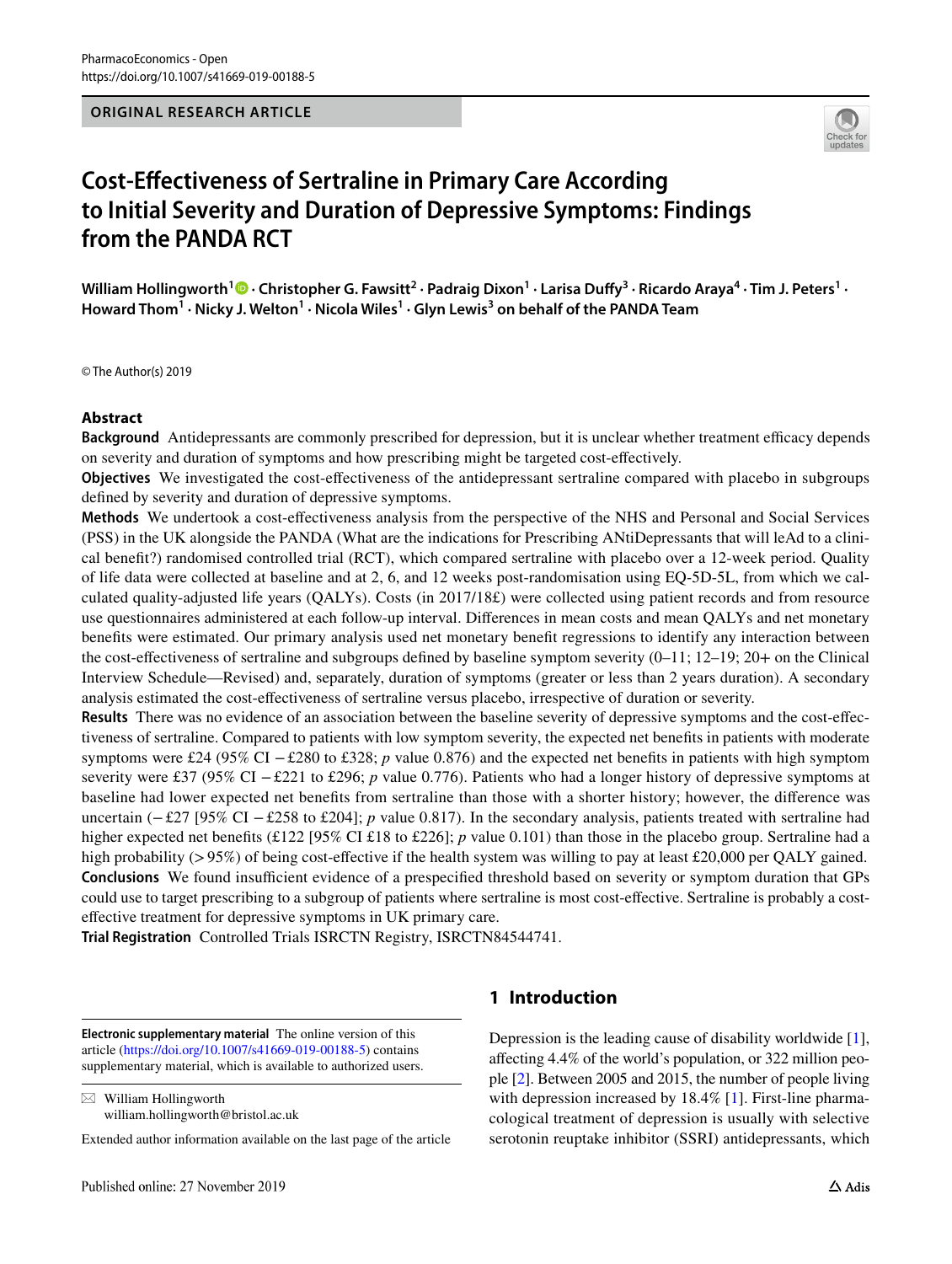#### **Key Points for Decision Makers**

Sertraline is often prescribed by GPs for symptoms of depression, but it is unclear which patients beneft most.

We found insufficient evidence that either symptom severity or duration could be used by GPs to better target the prescribing of sertraline.

Sertraline is probably a cost-efective treatment for depressive symptoms in UK primary care.

provide small beneficial effects over placebo [[3\]](#page-10-7). Use of antidepressants has increased dramatically in recent years, particularly in high-income countries. In 2016, 65 million antidepressant items were prescribed in England, more than double the number prescribed ten years earlier (31 million) [[4\]](#page-10-8). The associated healthcare costs of increased use of antidepressants are considerable, despite the introduction of cheaper generic SSRI equivalents. In 2016, primary care prescriptions of antidepressants in England cost the National Health Service (NHS) £266.6 million [\[4](#page-10-8)].

Depression is typically managed by general practitioners (GPs), with the exception of a small proportion of cases that require specialist mental or social care services [\[5](#page-10-9)]. Management options include active monitoring, low-intensity psychosocial interventions, group cognitive behavioural therapy and drug treatment [\[6\]](#page-10-10). The decision to prescribe is generally based on clinical judgement of patients' symptoms and not on the results of standardised scales or questionnaires. Patients may be considered mildly, moderately or severely depressed, depending on their associated symptoms [[5,](#page-10-9) [7\]](#page-10-11); however, it is unclear which patient groups are most likely to beneft from treatment with SSRIs. Patients with mild depressive symptoms are commonly prescribed antidepressants despite not meeting International Classifcation of Diseases (ICD-10) criteria for depression [[5,](#page-10-9) [8\]](#page-10-12), and there is limited evidence to support the use of antidepressants in this population [[9\]](#page-10-13). It has been proposed that patients with more severe symptoms may beneft more from antidepressants, although the evidence is not clear-cut [\[10](#page-10-14)[–14](#page-10-15)]. Patients with dysthymia—depression that is present for two or more years but does not meet diagnostic criteria [\[15](#page-10-16)]—might also beneft more from antidepressants. Previous studies were not designed to explore the cost-efectiveness of antidepressants by severity and duration of depression.

We undertook a large pragmatic randomised controlled trial (the PANDA RCT—What are the indications for Prescribing ANtiDepressants that will leAd to a clinical beneft?) to investigate the clinical efectiveness of a commonly prescribed SSRI, sertraline, versus placebo, and to explore

the infuence of severity and duration of depressive symptoms on response to sertraline compared with placebo in people presenting to primary care with depression. The results of the RCT are detailed in Lewis et al. [\[16](#page-10-2)]. In this paper, we estimated the cost-efectiveness of sertraline in comparison with placebo at the end of 12 weeks of follow-up in relation to the baseline severity and duration of depressive symptoms. A secondary analysis estimated the costefectiveness of sertraline in comparison with placebo in all patients, irrespective of severity or duration.

#### **2 Methods**

The published trial protocol provides full details of eligibility criteria, recruitment, randomisation, treatment regimens and assessment methods [[17\]](#page-10-3). In brief, PANDA is a randomised, double-blind, placebo-controlled trial in which participants are individually randomised to sertraline or placebo. Eligible participants aged between 18 and 74 were identifed in primary care with depression or low mood during the past 2 years and had not received antidepressant or anti-anxiety medication in the previous 8 weeks. Trial participants were recruited from 179 primary care surgeries in four UK sites. Participants were randomised to receive either sertraline or matching placebo, starting at 50 mg daily for 1 week, increasing to 100 mg daily for up to 11 weeks (with the option of increasing to 150 mg if required). Sertraline is a cheap off-patent medication (approximately  $£0.80-1.00$ per 28 tablets) [[18\]](#page-10-4). The primary outcome was depressive symptoms measured by the Patient Health Questionnaire 9 (PHQ-9) at 6 weeks postrandomisation. The clinical efectiveness fndings of the PANDA trial have been reported in detail [[16\]](#page-10-2), and are briefy summarised here in the "[Results"](#page-3-0) section.

The primary economic analysis took an NHS and personal social services (PSS) perspective. A secondary analysis was undertaken from the perspective of individual patients, accounting for costs such as expenditure on private health care. We also considered the cost to society of work absences. The time horizon for the economic analysis was up to 12 weeks post-randomisation, refecting the duration of follow-up in the trial. As the follow-up period does not extend beyond one year, discounting of costs and benefts was not applied. The analysis plan was agreed with the trial steering committee and was deposited in UCL Discovery [[19\]](#page-10-5).

#### **2.1 Estimating Benefts**

The primary economic outcome measure was qualityadjusted life years (QALYs) derived from utility scores, obtained using the EQ-5D-5L quality of life instrument [[20](#page-10-6)].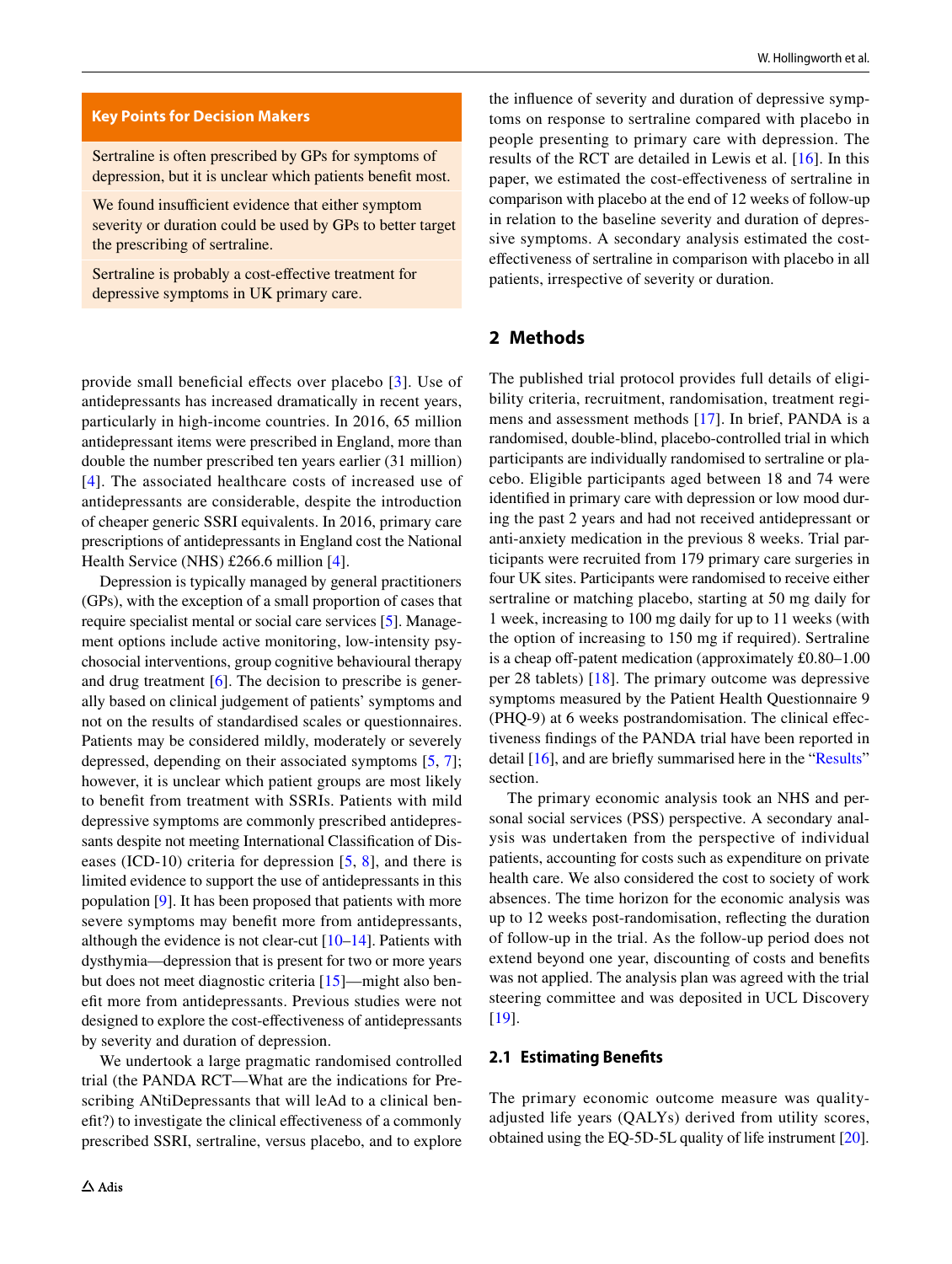EQ-5D-5L questionnaires were completed by participants prior to randomisation (baseline) and at 2, 6 and 12 weeks post-randomisation. Baseline and research follow-up assessments took place at the participant's home, general practice, or at university premises. Utility scores were derived from responses to the EQ-5D-5L using valuations obtained from an English population [\[21\]](#page-10-17). We used linear interpolation of responses at baseline and at 2, 6 and 12 weeks to estimate QALYs over the 12-week period, adjusting for baseline EQ-5D-5L scores in regression analyses as recommended in the literature [\[22](#page-10-18)].

#### **2.2 Estimating Costs**

For the primary analysis, data were collected on health service use, including primary care consultations, sertraline, other prescribed medication, hospital admission, outpatient attendance, emergency department attendance and community-based care. For secondary analyses, we also included productivity losses due to mental health problems and personal costs (e.g. payments for additional care). Primary care consultations were captured through electronic downloads of GP records. Manual data extraction was used as a backup if GP records did not support automatic downloads. NHS secondary care, community care, care from social services, time off work and patient personal resource use during trial follow-up was captured using patient-reported questionnaires completed at 2, 6 and 12 weeks.

The cost of medications was estimated from the British National Formulary [\[23\]](#page-10-19). Community and primary care costs were based on national estimates [[24\]](#page-10-20). Codes for Healthcare Resource Groups (groups of events that have been judged to consume similar levels of resources) were assigned to secondary care contacts and were costed based on aggregate national reference costs where available (for example, ultrasound) [[25\]](#page-10-21). Productivity costs were estimated based on national average weekly earnings stratifed by sex [[26\]](#page-10-22). All costs are reported for the fnancial year 2017/18 in pounds sterling  $(E)$  and adjusted for inflation using the Hospital and Community Health Services Index where necessary [[24\]](#page-10-20).

#### **2.3 Cost‑Efectiveness Analysis**

A cost-effectiveness analysis was conducted using the intention-to-treat principle, comparing the two groups as randomised and including all patients in the analysis. This analysis estimated the cost-efectiveness of sertraline and how the net monetary beneft (NMB) of sertraline varies with baseline severity of depression and with symptom duration. NMB is a summary statistic used to present cost-efectiveness results. It estimates the value of an intervention in monetary terms using a predefned willingness to pay threshold for a unit of beneft, typically QALY. An intervention is said to be cost-efective if the NMB is positive. The NMB is recommended for use in identifying heterogeneity in costefectiveness between subgroups as, unlike the incremental cost-efectiveness ratio (ICER) that was specifed in the trial protocol, the NMB is a linear combination of individual patient costs and QALYs that facilitates regression analysis using subgroup interaction terms [[27\]](#page-10-23).

Data cleaning was undertaken prior to the unblinding of the economic researcher to the study groups. This involved the correction of obvious 'free text' response errors (e.g. misspelt drug names) and group coding of similar resource items to enable unit costing. Multiple imputation was subsequently undertaken for missing data. The primary analysis was based on imputed datasets and included all participants [[28,](#page-10-24) [29](#page-10-25)]. We implemented multiple imputation by chained equations on data that were assumed missing at random. The imputation model was stratifed by trial arm and included complete demographic data (e.g. age, ethnicity, fnancial stability, marital status) alongside clinical outcome variables (on severity and duration of depressive symptoms) at baseline, utility score at baseline, cost and utility variables with missing data, and site practice (i.e. London, Bristol, Liverpool, York). We imputed costs at the aggregate level (e.g. total NHS and PSS costs). We imputed utility data for each follow-up period and used these to generate QALY estimates. The number of imputations  $(n=40)$  was selected to be greater than the proportion of missing data, as per White et al. [\[30](#page-10-26)]. A complete case analysis was also undertaken for comparative purposes.

We estimated the incremental diference in mean total costs and mean QALYs between the two arms of the trial and 95% confdence intervals using ordinary least squares regression. In the primary analysis, cost and QALY data were combined to calculate a NMB statistic [[31\]](#page-10-27) from the NHS and PSS perspective. For each individual *i*, the NMB statistic is  $NMB<sub>i</sub> = \lambda E<sub>i</sub> - C<sub>i</sub>$ , where  $C<sub>i</sub>$  is the cost of care for that individual,  $E_i$  is the QALYs of that individual, and  $\lambda$  is the costefectiveness threshold (i.e. the amount society is willing to pay for a QALY). In all analyses, we used the commonly used NICE threshold values of £20,000 and £30,000 per QALY. We estimated NMB regressions using interactions between the treatment indicator and baseline severity (model 1) and in a separate model between the treatment indicator and symptom duration (model 2) to explore whether sertraline was diferentially more cost-efective across subgroups defned by symptom severity or duration. Three severity strata (0–11; 12–19; 20+ on the Clinical Interview Schedule—Revised (CIS-R) at baseline) [[32\]](#page-10-28) and two duration strata (less than 2 years or 2 years or more) were prespecifed in the trial protocol [\[17](#page-10-3)]. The CIS-R is a widely used diagnostic assessment tool for mental health conditions. The CIS-R score indicates the severity of psychological symptoms. A positive regression coefficient on the interaction term between the treatment group and patient subgroup indicates that sertraline is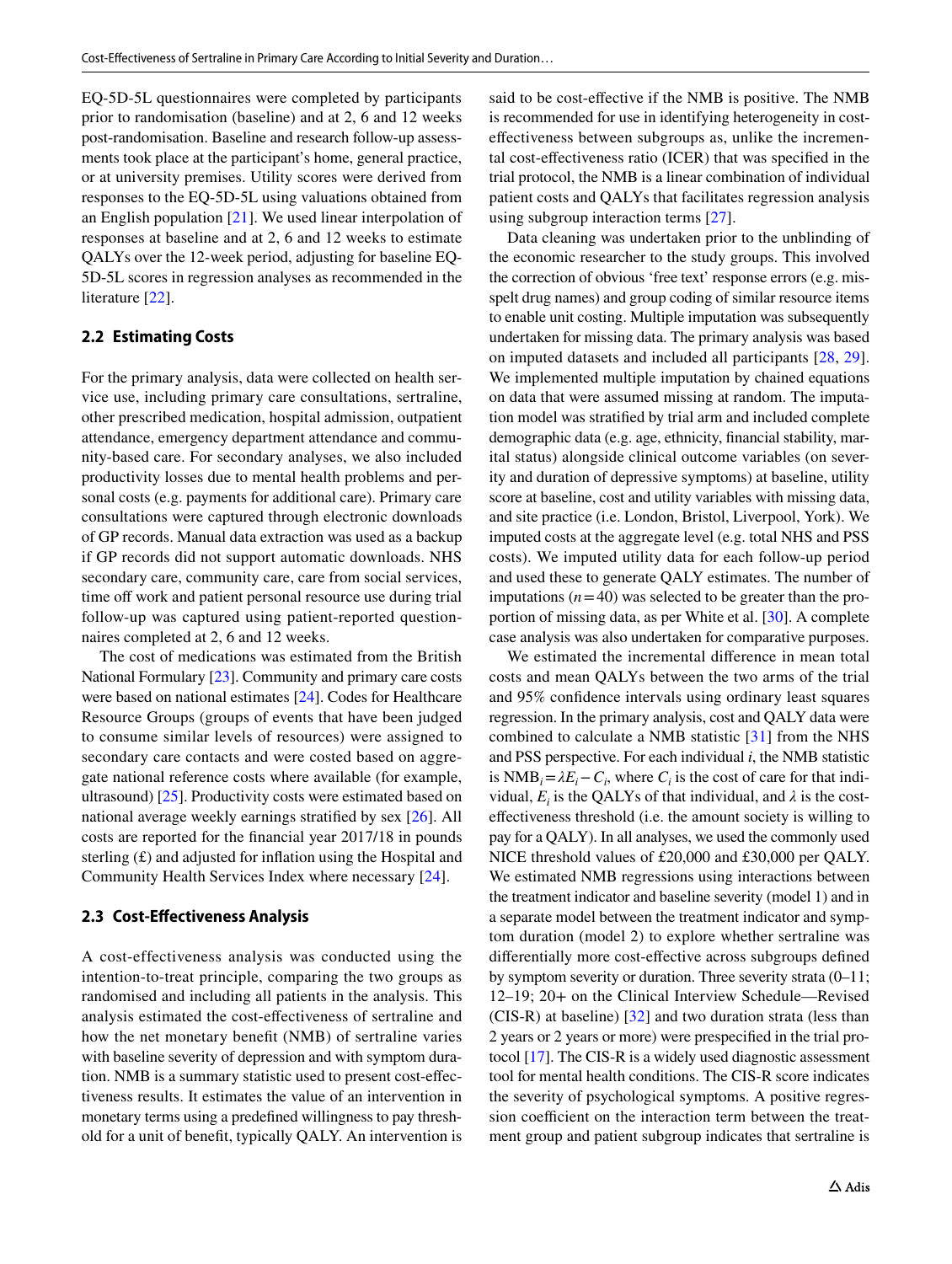potentially more cost-efective in that subgroup compared with the reference subgroup.

In a prespecifed secondary analysis, we estimated the costefectiveness of sertraline versus placebo (model 3), irrespective of baseline severity and symptom duration. All regression models adjusted for baseline utility scores and study centre as a random efect. Uncertainty in the point estimates of NMB was quantifed using 95% confdence intervals estimated from the regressions. We calculated cost-efectiveness acceptability curves (CEACs) [[33\]](#page-10-29) to probe the uncertainty in the optimal treatment for various diferent cost-efectiveness thresholds.

In a post-hoc sensitivity analysis, we examined the impact of excluding secondary care and prescriptions extracted from medical records that were judged to be not clearly related to the treatment of depression (Supplementary Table 1 in the Electronic supplementary material, ESM). We also conducted a further sensitivity analysis in which we removed all secondary care costs from total NHS and PSS costs. This assessed whether our fndings were robust to infrequent but expensive hospitalisations that might difer between arms by chance.

The economic evaluation followed best practice guidelines, as outlined by Husereau et al. [[34\]](#page-11-0) and detailed in Supplementary Table 2 in the ESM. Stata software (version 15) [\[35](#page-11-1)] was used for all analyses.

of the baseline assessment and were excluded, leaving 653 for analyses. 505 (77.3%) patients had complete EQ-5D-5L responses at all four assessment points. A smaller proportion (381/653; 58.3%) had complete resource use data available from primary care notes and self-reported assessments. Follow-up rates were similar in both arms at all time points (Supplementary Fig. 1 in the ESM). At recruitment, the mean age was 39.7 years (SD 14.96), 59% (*n*=384) were female, and the mean PHQ-9 score was 12.0 (SD 5.8) [\[16](#page-10-2)]. Table [1](#page-3-1) provides details of baseline PHQ-9 scores and EQ-5D-5L scores across the subgroups defned by severity and duration. At baseline, patients with severe or prolonged depressive symptoms ( $\geq$ 2 years) had worse EQ-5D-5L and PHQ-9 scores. As previously reported, there was a 5% relative reduction (adjusted proportional change 0.95 [95% CI 0.85–1.07]) in PHQ-9 depressive symptom scores in the sertraline group at 6 weeks, but the confidence interval did not exclude the possibility of no treatment effect  $[16]$  $[16]$ . There was stronger evidence for a treatment effect of sertraline on PHQ-9 score at 12 weeks (adjusted proportional change 0.87 [95% CI 0.79–0.97]) [[16\]](#page-10-2). In the sections below, we frst report the cost-efectiveness of sertraline versus placebo (secondary analysis) and then explore whether sertraline was diferentially more cost-efective across subgroups defned by symptom severity or duration (primary analyses).

## <span id="page-3-0"></span>**3 Results**

severity and duration

#### **3.1 Patient Characteristics and Trial Outcomes**

We randomised 655 patients, 326 to sertraline and 329 to placebo. Two patients were missing substantial proportions **3.2 Cost‑Efectiveness (Sertraline Versus Placebo)**

In the imputed dataset, total NHS and PSS costs were lower in the sertraline group  $(E154)$  than in the placebo group (£177), but the diference was small and there was no evidence of a treatment effect on costs (difference – £22 [95%

<span id="page-3-1"></span>**Table 1** Baseline health-related quality of life in subgroups defned by depressive symptom Sertraline  $(n=324)$  Placebo  $(n=329)$  Overall  $(n=653)$ Mean (SE) Mean (SE) Mean (SE) Severity subgroups EQ5D-5L Mild (*n*=129) 0.816 (0.014) 0.796 (0.017) 0.806 (0.011) Moderate (*n*=173) 0.769 (0.016) 0.800 (0.012) 0.785 (0.010) Severe (*n*=349) 0.652 (0.016) 0.653 (0.016) 0.653 (0.011) PHQ-9 Mild (*n* = 128) 5.657 (0.410) 6.049 (0.548) 5.844 (0.337) Moderate (*n*=173) 9.500 (0.432) 10.258 (0.420) 9.890 (0.302) Severe (*n*=350) 15.308 (0.370) 15.275 (0.349) 15.291 (0.254) Duration subgroups EQ5D-5L <2 years (*n*=439) 0.729 (0.012) 0.743 (0.012) 0.736 (0.009)  $\geq$ 2 years (*n*=212) 0.690 (0.020) 0.673 (0.020) 0.681 (0.014) PHQ-9 <2 years (*n*=438) 11.408 (0.400) 11.550 (0.388) 11.479 (0.278) ≥2 years (*n*=213) 12.600 (0.567) 13.519 (0.521) 13.066 (0.385)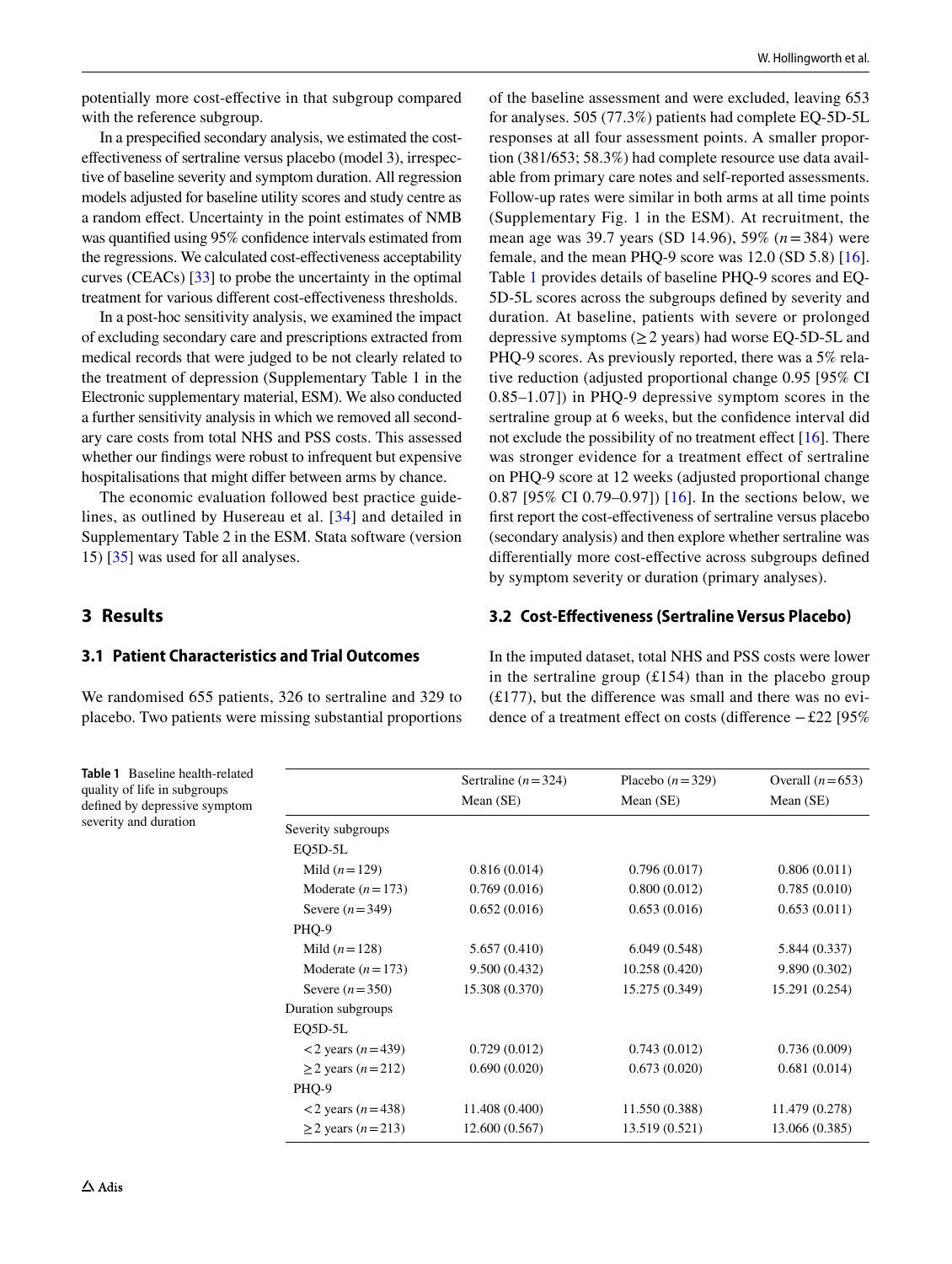CI −£87 to £42]; *p* value 0.490) (Table [2](#page-4-0)). Sensitivity analyses excluding secondary care costs and costs not clearly associated with mental health care supported this fnding, as did the complete case analysis. There was little diference in patient costs or time off work costs (i.e. productivity losses) between groups. The cost of sertraline in the intervention group over the 12 weeks of the trial was minimal. There were no large or consistent diferences in the cost of other medications, primary care consultations, community-based care or hospital care between the sertraline or placebo groups during the 12-week follow-up.

Over the 12-week period, QALYs were marginally higher in the sertraline group (0.182) than the placebo group (0.177), but there was no strong evidence of a treatment efect using the imputed dataset (QALY diference 0.005 [95% CI − 0.00[3](#page-5-0) to 0.012]; *p* value 0.150) (Table 3). However, preference-based quality of life scores measured by the EQ-5D-5L increased (i.e. improved) in both groups from

#### <span id="page-4-0"></span>**Table 2** Summary costs

|                                                    | Sertraline ( $n = 324$ ) | Placebo $(n=329)$   | Mean difference $(n=653)$                        |           |
|----------------------------------------------------|--------------------------|---------------------|--------------------------------------------------|-----------|
|                                                    | Mean $(SE)^c$            | Mean $(SE)^c$       | Mean $(95\% \text{ CI})$                         | $p$ value |
| Imputed                                            |                          |                     |                                                  |           |
| Total NHS costs <sup>a</sup>                       | £154.01 $(E18.97)$       | £176.5 $(E25.71)$   | £ - 22.48 ( $-$ £86.61 to £41.64)                | 0.490     |
| Total NHS mental-health-related costs <sup>b</sup> | £35.26 (£7.96)           | £55.12 (£12.11)     | £-19.86 (-£49.16 to £9.44)                       | 0.182     |
| Total NHS costs, excluding secondary care          | £98.39 (£14.92)          | £121.43 (£15.58)    | £ $-23.04$ ( $-£65.19$ to £19.12)                | 0.283     |
| Total productivity losses                          | £134.38 (£32.27)         | £120.58 (£25.93)    | £13.8 ( $-$ £68.03 to £95.63)                    | 0.740     |
| Total patient costs                                | £4.73 $(E2.55)$          | £7.93 $(£2.68)$     | £ $-3.2$ ( $-£10.46$ to £4.06)                   | 0.386     |
|                                                    | Sertraline ( $n = 174$ ) | Placebo $(n=207)$   | Mean difference $(n=381)$                        |           |
|                                                    | Mean (SD)                | Mean (SD)           | Mean $(95\%$ CI)                                 | $p$ value |
| Complete cases                                     |                          |                     |                                                  |           |
| Total NHS costs <sup>a</sup>                       | £169.34 (£351.17)        | £188.42 $(E423.05)$ | $-£19.08 (-£98.33)$ to £60.16)                   | 0.636     |
| Total NHS mental-health-related costs <sup>b</sup> | £28.98 (£93.65)          | £50.92 (£167.33)    | $-£21.94 (-£49.98 to £6.1)$                      | 0.125     |
| Total NHS costs, excluding secondary care          | £112.18 (£303.14)        | £124.36 (£274.77)   | $-£12.18 (-£70.44 to £46.07)$                    | 0.681     |
| Total productivity losses                          | £118.22 (£484.05)        | £69.61 (£246.46)    | £48.6 ( $-$ £27.05 to £124.26)                   | 0.207     |
| Total patient costs                                | £5.41 (£41.52)           | £10.83 (£47.24)     | $-$ £5.42 ( $-$ £14.46 to £3.62)                 | 0.239     |
| Disaggregated costs (complete cases)               |                          |                     |                                                  |           |
| Sertraline                                         | £3.81 (£0.62)            | £0(f0)              | £3.81 (£3.72 to £3.89)                           | 0.000     |
| Primary care consultations                         |                          |                     |                                                  |           |
| GP consultations                                   | £26.16 (£44.48)          | £27.53 (£39.55)     | $-£1.37 (-£9.84$ to £7.1)                        | 0.750     |
| Nurse consultations                                | £3.93 $(f13)$            | £5.14 $(E11.3)$     | $-£1.21 (-£3.66$ to £1.24)                       | 0.332     |
| GP telephone calls                                 | £3.23 (£8.55)            | £2.72 $(f8.69)$     | £0.52 ( $-£1.23$ to £2.26)                       | 0.562     |
| Nurse telephone calls                              | £0.5 $(f2.43)$           | £0.65 $(£3.28)$     | $-£0.15 (-£0.74$ to £0.44)                       | 0.620     |
| Medications                                        |                          |                     |                                                  |           |
| All                                                | £49.61 (£272.99)         | £37.64 (£215.99)    | £11.97 ( $-$ £37.31 to £61.25)                   | 0.633     |
| Mental health                                      | £0.23 $(£1.46)$          | £0.23 $(f2.2)$      | £0 $(-£0.39$ to £0.38)                           | 0.995     |
| Secondary care                                     |                          |                     |                                                  |           |
| Inpatient care                                     | £3.55 (£46.78)           | £20.71 (£258.4)     | $-£17.16 (-£56.21 to £21.89)$                    | 0.388     |
| Outpatient care                                    | £35.83 (£93.22)          | £33.39 (£102.76)    | £2.44 $(-\pounds17.49 \text{ to } \pounds22.36)$ | 0.810     |
| Accident and emergency                             | £17.78 (£85.67)          | £9.97 (£42.4)       | £7.82 $(-£5.48$ to £21.12)                       | 0.249     |
| Community-based care                               |                          |                     |                                                  |           |
| Community care                                     | £23.6 (£90.59)           | £47.99 (£164.74)    | $-$ £24.39 ( $-$ £51.9 to £3.11)                 | 0.082     |
| Home visits                                        | £1.33 $(E14.68)$         | £2.45 $(E30.18)$    | $-£1.12 (-£6.05$ to £3.81)                       | 0.655     |
| Additional help                                    | £0.02 $(£0.23)$          | £0.25 (£2.88)       | $-£0.23 (-£0.66$ to £0.2)                        | 0.296     |

*CI* confdence interval, *NHS* National Health Service, *PSS* Personal and Social Services, *SD* standard deviation, *SE* standard error

a Primary, secondary, and community-based care

<sup>b</sup>Mental-health-related medication and community care costs

c Standard errors reported here are due to imputed datasets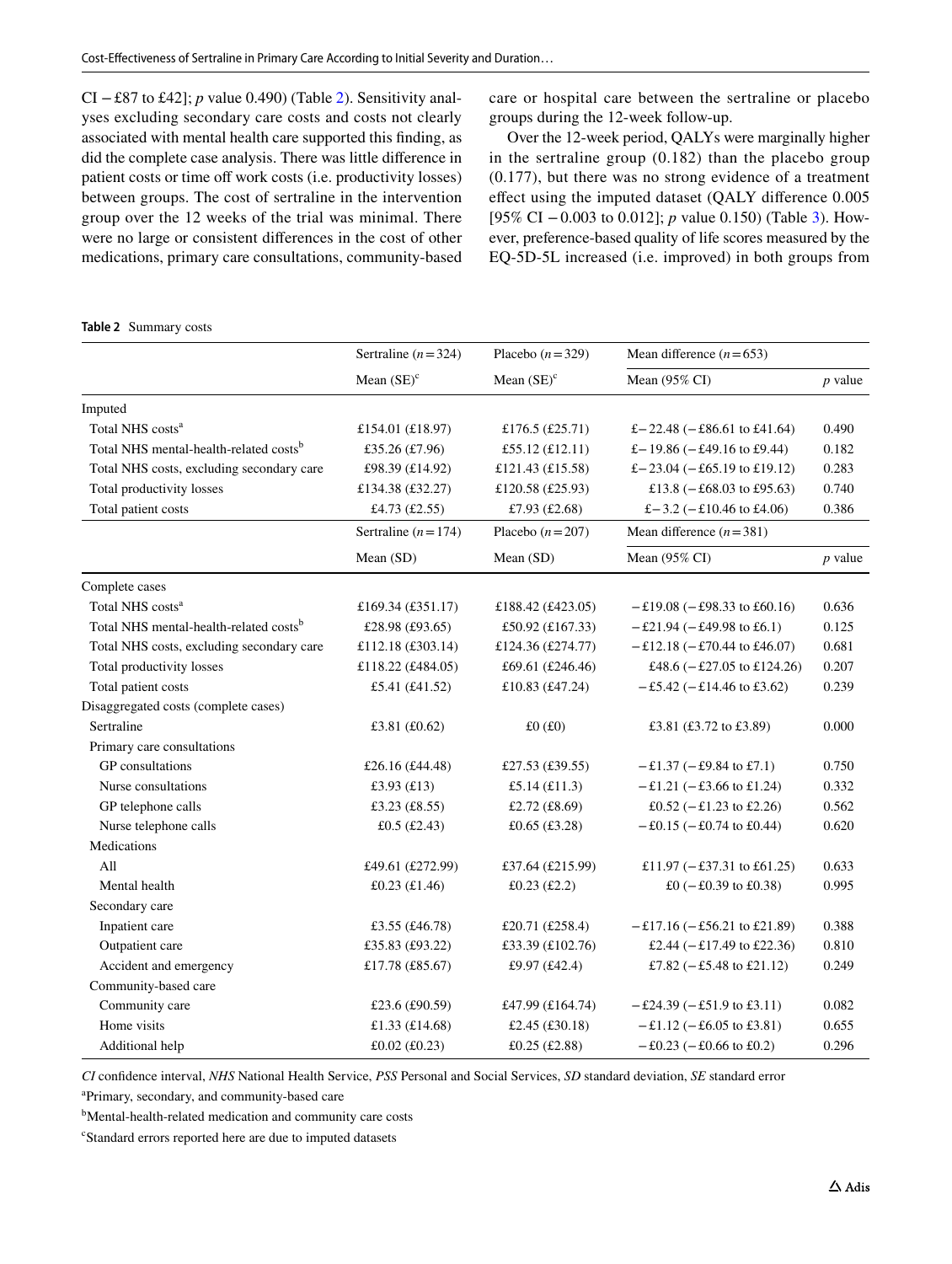baseline to 12 weeks. There was some evidence that sertraline was more cost-efective than placebo at a threshold of £20,000 (incremental NMB £122 [95% CI £18 to £226]; *p* value 0.022) and £30,000 (incremental NMB £171 [95% CI £33 to £310]; *p* value 0.016) per QALY, respectively (Table [4,](#page-5-1) model 3); sertraline had a high probability  $(> 95\%)$ of being cost-efective if the health system is willing to pay more than £20,000 per QALY gained (Fig. [1](#page-6-0)).

<span id="page-5-0"></span>**Table 3** Utility scores and QALYs

## **3.3 Cost‑Efectiveness (in Subgroups Defned by Symptom Severity and Duration)**

Participants with higher symptom severity reported lower utility scores during trial follow-up (Table [5](#page-6-1)), although several patients reported high QALY scores despite high baseline symptom severity (Supplementary Fig. 2 in the ESM). QALYs were slightly higher in the sertraline group in all three depressive symptom severity strata, but in each case

|                 | Sertraline $(n=324)$ | Placebo $(n=329)$ | Mean difference $(n=653)$          |           |
|-----------------|----------------------|-------------------|------------------------------------|-----------|
|                 | Mean (SE)            | Mean $(SE)$       | Mean $(95\% \text{ CI})$           | $p$ value |
| Imputed         |                      |                   |                                    |           |
| <b>OALYs</b>    | 0.182(0.002)         | 0.177(0.002)      | $0.005$ ( $-0.003$ to $0.012$ )    | 0.150     |
|                 | Sertraline $(n=248)$ | Placebo $(n=257)$ | Mean difference $(n=505)$          |           |
|                 | Mean $(SD)$          | Mean $(SD)$       | Mean $(95\% \text{ CI})$           | $p$ value |
| Complete cases  |                      |                   |                                    |           |
| <b>Baseline</b> | 0.732(0.172)         | 0.725(0.188)      | $0.008 (-0.024 \text{ to } 0.039)$ | 0.638     |
| 2 weeks         | 0.774(0.164)         | 0.756(0.176)      | $0.018 (-0.012 \text{ to } 0.048)$ | 0.236     |
| 6 weeks         | 0.807(0.180)         | 0.776(0.185)      | $0.031 (-0.001$ to $0.063)$        | 0.054     |
| 12 weeks        | 0.815(0.184)         | 0.790(0.185)      | $0.025$ (-0.007 to 0.057)          | 0.128     |
| <b>OALYs</b>    | 0.183(0.034)         | 0.178(0.037)      | $0.006 (-0.002 \text{ to } 0.013)$ | 0.078     |

*CI* confdence interval, *QALYs* quality-adjusted life years, *SD* standard deviation, *SE* standard error

<span id="page-5-1"></span>

| Table 4 Incremental net monetary benefit results (imputed) |  |
|------------------------------------------------------------|--|
|------------------------------------------------------------|--|

|                                             | £20,000 WTP                          |           | £30,000 WTP                      |           |
|---------------------------------------------|--------------------------------------|-----------|----------------------------------|-----------|
|                                             | <b>INMB</b> (95% CI)                 | $p$ value | <b>INMB</b> (95% CI)             | $p$ value |
| Model 1 $(n=650)$                           |                                      |           |                                  |           |
| Sertraline                                  | £91.94 $(-123.17)$ to £307.06)       | 0.401     | £129.23 $(-£150.48$ to £408.94)  | 0.364     |
| Severity                                    |                                      |           |                                  |           |
| Low                                         | Reference                            |           | Reference                        |           |
| Moderate                                    | $-£33.55 (-£275.23$ to £208.13)      | 0.785     | $-£56.28 (-£354.6$ to £242.04)   | 0.711     |
| High                                        | $-£58.02 (-£337.46$ to £221.42)      | 0.683     | $-£95.19 (-£457.35$ to £266.98)  | 0.605     |
| Sertraline $\times$ severity                |                                      |           |                                  |           |
| Low                                         | Reference                            |           | Reference                        |           |
| Moderate                                    | £24.18 ( $-$ £279.96 to £328.31)     | 0.876     | £47.23 $(-£341.78$ to £436.24)   | 0.811     |
| High                                        | £37.44 ( $-$ £221.35 to £296.24)     | 0.776     | £44.46 ( $-$ £304.27 to £393.19) | 0.802     |
| Model 2 $(n=650)$                           |                                      |           |                                  |           |
| Sertraline                                  | £127.41 ( $-$ £2.25 to £257.08)      | 0.054     | £177.96 (£9.14 to £346.78)       | 0.039     |
| Duration $(>2$ years)                       | £26.61 ( $-$ £125.95 to £179.18)     | 0.732     | £10.71 ( $-$ £196.18 to £217.61) | 0.919     |
| Sertraline $\times$ duration ( $>$ 2 years) | $-$ £27.14 ( $-$ £258.13 to £203.86) | 0.817     | $-£37.39 (-£360.59$ to £285.81)  | 0.820     |
| Model 3 $(n=653)$                           |                                      |           |                                  |           |
| Sertraline vs placebo                       | £121.83 (£17.79 to £225.87)          | 0.022     | £171.12 (£32.68 to £309.55)      | 0.016     |

Model 1: interaction model between sertraline and baseline severity, adjusted for severity, duration, baseline utility and site practice Model 2: interaction model between sertraline and duration, adjusted for duration, severity, baseline utility and site practice

Model 3: non-interaction model comparing sertraline vs placebo, adjusted for baseline utility and site practice

*CI* confdence interval, *INMB* incremental net monetary beneft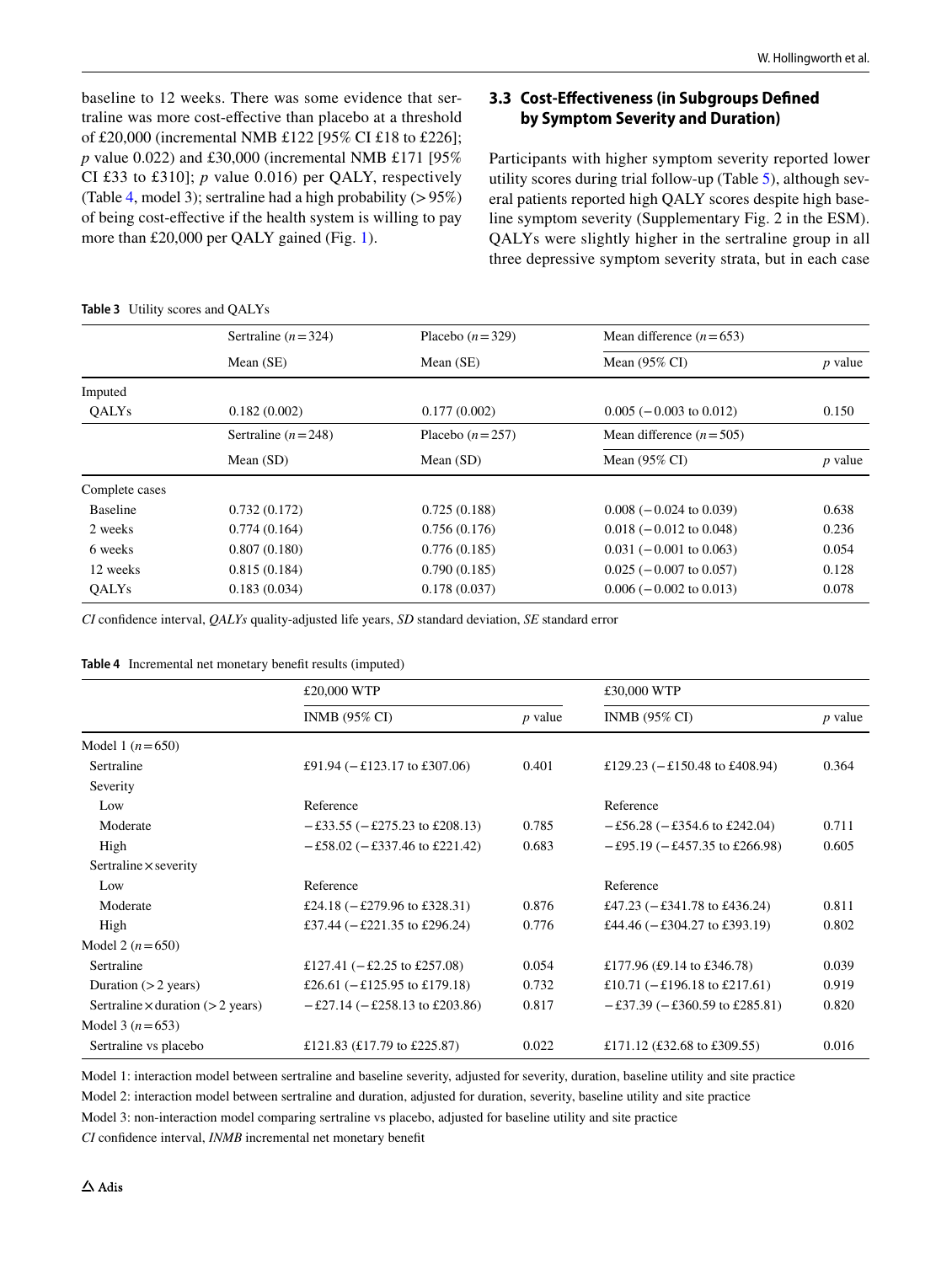

<span id="page-6-0"></span>Fig. 1 Cost effectiveness acceptability curve of sertraline versus placebo (imputed)

the confdence interval included zero (Table [5\)](#page-6-1). There were no consistent diferences in the incremental costs of sertraline across all three symptom strata, and confdence intervals were wide (Table [5](#page-6-1)).

There was no evidence of an association between the baseline severity of depressive symptoms and the costefectiveness of sertraline (Table [4](#page-5-1), model 1). Compared to patients with low symptom severity at baseline, patients with moderate symptoms (diference in incremental NMB £24 [95% CI −£280 to £328]; *p* value 0.876) and patients with high symptom severity had higher incremental net benefts of sertraline (diference in incremental NMB £37 [95% CI −£221 to £296]; *p* value 0.776). Similar fndings were observed at the £30,000 per QALY threshold. Sertraline was probably  $(p > 0.7)$  cost-effective in all three severity subgroups at the £20,000 per QALY threshold (Fig. [2](#page-7-0)).

There was little obvious association between symptom duration and QALYs or costs (Supplementary Fig. 2 in the ESM). QALYs were slightly higher in the sertraline group in both strata of symptom duration, but the confdence intervals approached zero (Table [6](#page-7-1)). The NHS costs were lower in the sertraline group in both strata, but the confidence intervals were wide and included zero (Table [6](#page-7-1)). Patients who had a longer history of depressive symptoms at baseline (Table [4,](#page-5-1) model 2) had lower incremental net benefts from sertraline than those with a shorter history; however, the confdence

<span id="page-6-1"></span>**Table 5** Costs and outcomes in subgroups defned by depressive symptom severity (complete cases except where stated)

|                                                    | Sertraline          | Placebo             | Difference                                         |  |
|----------------------------------------------------|---------------------|---------------------|----------------------------------------------------|--|
|                                                    | Mean (SD)           | Mean (SD)           | Mean $(95\% \text{ CI})$                           |  |
| Mild $(n=103)$                                     |                     |                     |                                                    |  |
| Baseline utility score                             | 0.815(0.121)        | 0.806(0.121)        | $0.009$ ( $-0.038$ to 0.057)                       |  |
| 2 weeks utility score                              | 0.842(0.112)        | 0.825(0.139)        | $0.016 (-0.032 \text{ to } 0.067)$                 |  |
| 6 weeks utility score                              | 0.874(0.138)        | 0.843(0.131)        | $0.030 (-0.022 \text{ to } 0.083)$                 |  |
| 12 weeks utility score                             | 0.893(0.123)        | 0.860(0.133)        | $0.033 (-0.017$ to $0.083)$                        |  |
| QALYs (imputed, $n = 129$ )                        | 0.199(0.003 SE)     | 0.192(0.004 SE)     | $0.004 (-0.004 \text{ to } 0.012)$                 |  |
| Total NHS costs (imputed, $n = 129$ )              | £163.22 (£36.46 SE) | £188.65 (£58.71 SE) | $-£18.92 (-£154.15 to £116.31)$                    |  |
| Incremental NMB <sup>a</sup> (imputed, $n = 129$ ) |                     |                     | £101.83 $(-£113.68$ to £317.34)                    |  |
| Moderate $(n=137)$                                 |                     |                     |                                                    |  |
| Baseline utility score                             | 0.776(0.134)        | 0.792(0.117)        | $-0.017$ ( $-0.059$ to 0.026)                      |  |
| 2 weeks utility score                              | 0.814(0.163)        | 0.808(0.101)        | $0.006$ ( $-0.040$ to $0.052$ )                    |  |
| 6 weeks utility score                              | 0.835(0.183)        | 0.828(0.132)        | $0.007$ (-0.046 to 0.061)                          |  |
| 12 weeks utility score                             | 0.861(0.163)        | 0.810(0.157)        | $0.051$ (-0.003 to 0.105)                          |  |
| QALYs (imputed, $n = 173$ )                        | 0.191(0.004 SE)     | 0.189(0.003 SE)     | $0.007(0 \text{ to } 0.014)$                       |  |
| Total NHS costs (imputed, $n = 173$ )              | £175.5 (£50.35 SE)  | £160.03 (£56.17 SE) | £3.65 $(-\pounds145.04 \text{ to } \pounds152.35)$ |  |
| Incremental NMB <sup>a</sup> (imputed, $n = 173$ ) |                     |                     | £134.56 ( $-$ £69.39 to £338.51)                   |  |
| Severe $(n=265)$                                   |                     |                     |                                                    |  |
| Baseline utility score                             | 0.676(0.187)        | 0.660(0.213)        | $0.016 (-0.032 \text{ to } 0.065)$                 |  |
| 2 weeks utility score                              | 0.726(0.168)        | 0.704(0.202)        | $0.022$ (-0.023 to 0.067)                          |  |
| 6 weeks utility score                              | 0.766(0.183)        | 0.724(0.209)        | $0.041$ (-0.006 to 0.089)                          |  |
| 12 weeks utility score                             | 0.760(0.198)        | 0.754(0.206)        | $0.006 (-0.043 \text{ to } 0.055)$                 |  |
| QALYs (imputed, $n = 351$ )                        | 0.171(0.003 SE)     | 0.166(0.003 SE)     | $0.005$ ( $-0.002$ to $0.011$ )                    |  |
| Total NHS costs (imputed, $n = 351$ )              | £140.02 (£18.59 SE) | £180.5 (£28.41 SE)  | $-£40.7 (-£108.63$ to £27.24)                      |  |
| Incremental NMB <sup>a</sup> (imputed, $n = 351$ ) |                     |                     | £131.18 ( $-$ £18.49 to £280.86)                   |  |

a At £20,000 per QALY threshold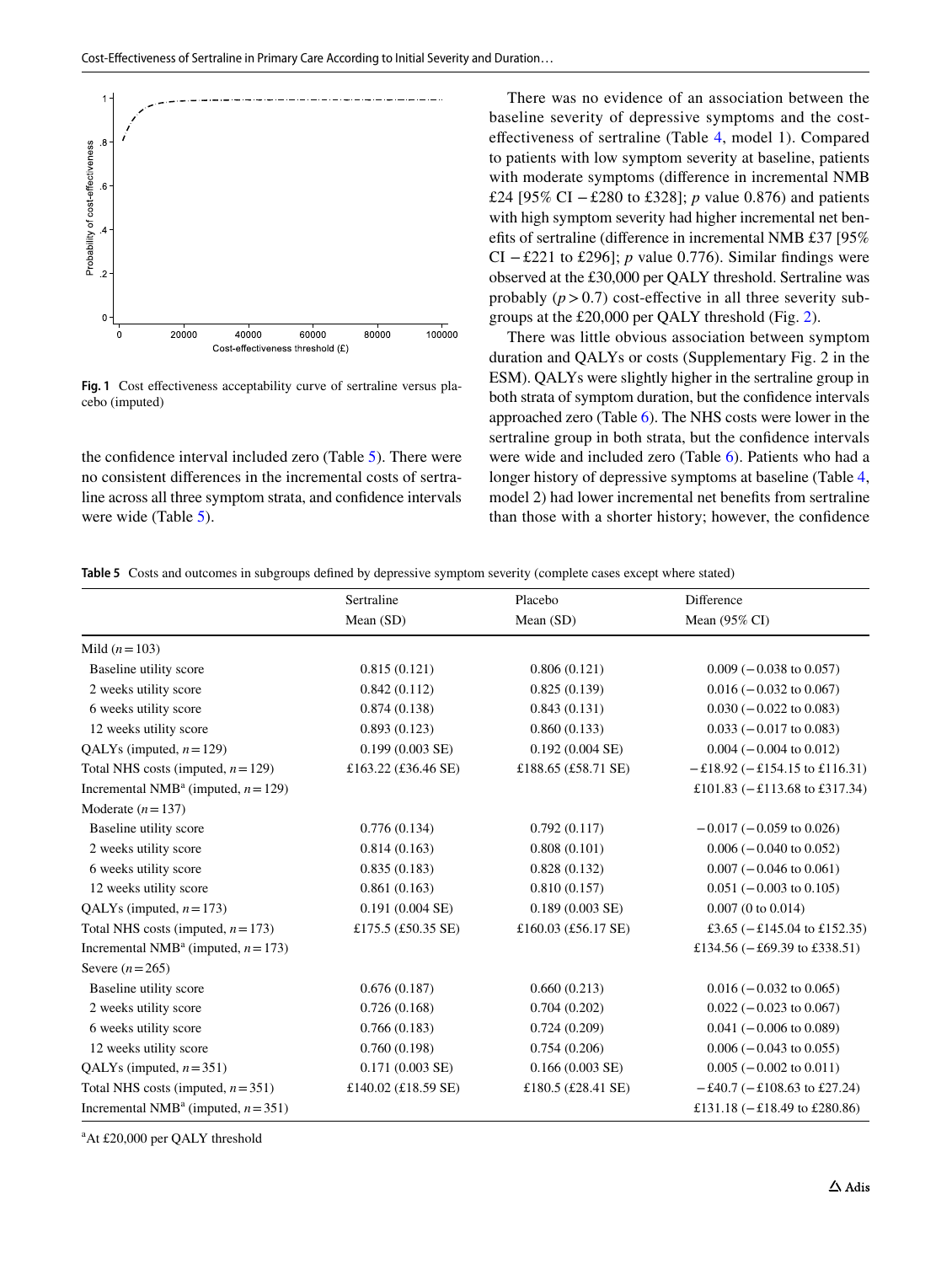

<span id="page-7-0"></span>Fig. 2 Cost-effectiveness acceptability curves of sertraline versus placebo in patients with diferent levels of severity of depression (imputed)

intervals were wide (diference in incremental net beneft −£27 [95% CI −£258 to £204] at the £20,000 per QALY threshold; *p* value 0.817). The probability that sertraline is cost-efective in those with longer symptom duration exceeds 0.8 (Fig. [3\)](#page-8-0).

#### **3.4 Sensitivity Analyses**

Restricting the analysis to patients with complete data did not change the conclusions (Supplementary Table 3 in the ESM). The results remained unchanged in sensitivity analyses in which secondary care costs and costs not clearly associated with mental health care were excluded (Supplementary Tables 4 and 5 in the ESM).

## **4 Discussion**

#### **4.1 Key Findings**

We found insufficient evidence that variation in the costefectiveness of sertraline according to severity or symptom duration at prespecifed thresholds could be used by GPs to target prescribing to subgroups of patients. There was no evidence of a substantial treatment efect of sertraline on quality of life as measured by the EQ-5D-5L. However, sertraline is a cheap intervention that had a high probability of being cost-efective compared with placebo, on average, across primary care patients with depression or low mood.

#### **4.2 Strengths and Weaknesses**

The PANDA trial is a large publicly funded, placebo-controlled trial of an antidepressant. We used pragmatic eligibility criteria to recruit participants where the GP was uncertain about the beneft of an SSRI, which resulted in randomised patients ranging from those with very few to those with severe depressive symptoms. The wide spectrum of symptom severity and duration increased the likelihood of identifying subgroups where sertraline was more costefective. The PANDA trial had a relatively short follow-up period and found no strong evidence that sertraline reduced depressive symptoms measured by the primary outcome

<span id="page-7-1"></span>**Table 6** Costs and outcomes in subgroups defned by symptom duration (complete cases except where stated)

|                                       | Sertraline          | Placebo               | Difference                         |
|---------------------------------------|---------------------|-----------------------|------------------------------------|
|                                       | Mean (SD)           | Mean $(SD)$           | Mean $(95\% \text{ CI})$           |
| $<$ 2 years ( <i>n</i> = 342)         |                     |                       |                                    |
| Baseline utility score                | 0.732(0.182)        | 0.734(0.182)          | $-0.003$ ( $-0.041$ to 0.036)      |
| 2 weeks utility score                 | 0.774(0.176)        | 0.764(0.170)          | $0.011 (-0.026 \text{ to } 0.048)$ |
| 6 weeks utility score                 | 0.813(0.194)        | 0.782(0.191)          | $0.031$ (-0.010 to 0.072)          |
| 12 weeks utility score                | 0.837(0.170)        | 0.808(0.181)          | $0.029$ ( $-0.008$ to 0.067)       |
| QALYs (imputed, $n=439$ )             | 0.185(0.003 SE)     | $0.181(0.002$ SE)     | 0.006(0.001 to 0.01)               |
| Total NHS costs (imputed, $n = 439$ ) | £168.6 (£24.76 SE)  | £192.2 (£33.33 SE)    | $-£23.6 (-£106.11 to £58.92)$      |
| Incremental NMB (imputed, $n = 439$ ) |                     |                       | £139.72 (£11.39 to £268.06)        |
| $\geq$ 2 years ( <i>n</i> = 163)      |                     |                       |                                    |
| Baseline utility score                | 0.733(0.151)        | 0.703(0.200)          | $0.030 (-0.024 \text{ to } 0.085)$ |
| 2 weeks utility score                 | 0.774(0.138)        | 0.740(0.189)          | $0.034 (-0.017 \text{ to } 0.085)$ |
| 6 weeks utility score                 | 0.796(0.147)        | 0.763(0.172)          | $0.033 (-0.017 \text{ to } 0.082)$ |
| 12 weeks utility score                | 0.771(0.204)        | 0.750(0.189)          | $0.021$ (-0.040 to 0.082)          |
| QALYs (imputed, $n=214$ )             | $0.175(0.004$ SE)   | 0.169(0.004 SE)       | $0.005$ ( $-0.004$ to 0.013)       |
| Total NHS costs (imputed, $n = 214$ ) | £124.02 (£21.63 SE) | £144.37 $(E31.65 SE)$ | $-£17.66 (-£92.59$ to £57.27)      |
| Incremental NMB (imputed, $n = 214$ ) |                     |                       | £107.95 ( $-$ £79.84 to £295.74)   |
|                                       |                     |                       |                                    |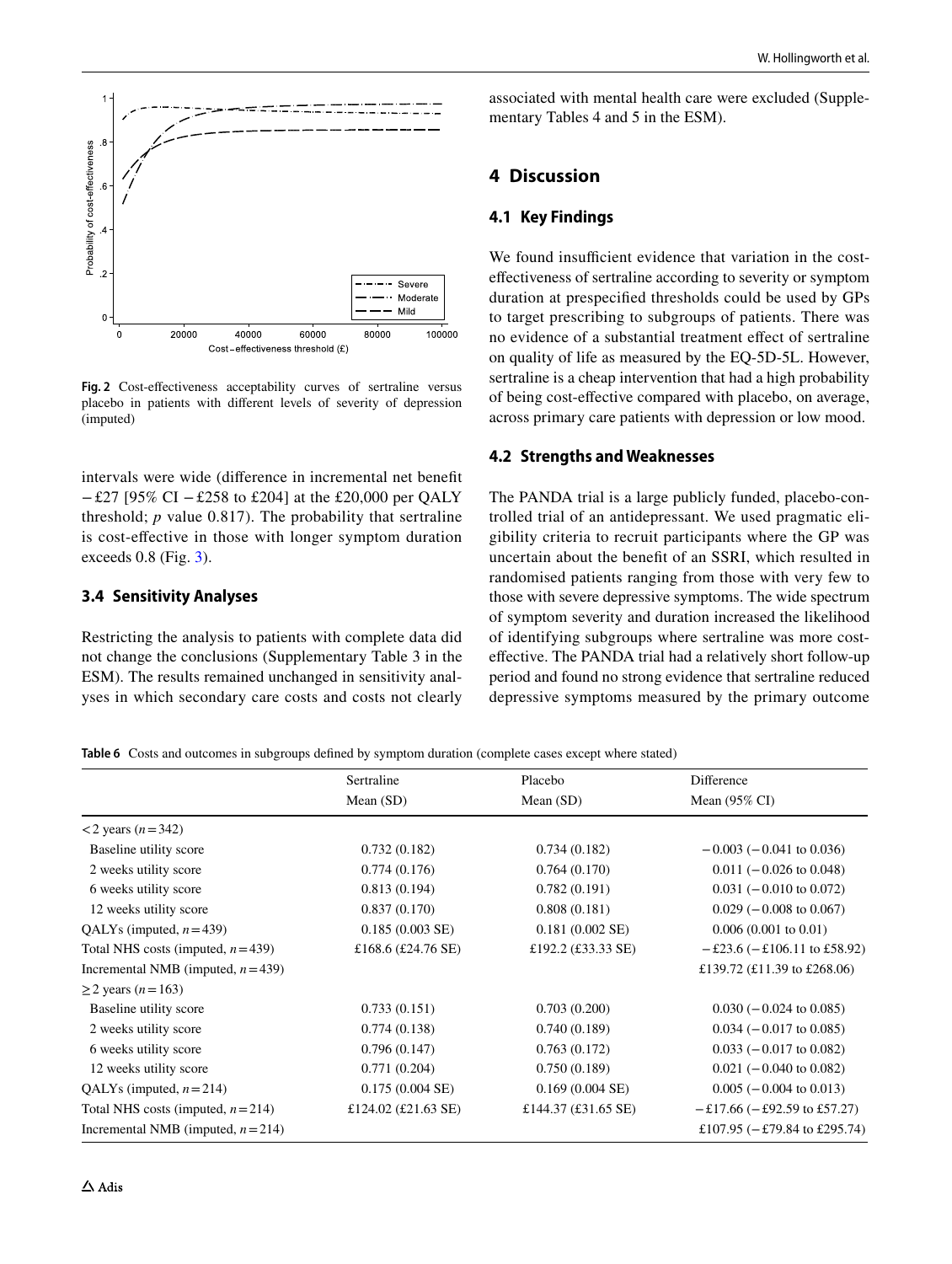

<span id="page-8-0"></span>**Fig. 3** Cost-efectiveness acceptability curves of sertraline versus placebo in patients with diferent levels of symptom duration (imputed)

(PHQ-9) at 6 weeks  $[16]$  $[16]$  $[16]$ . While there was evidence that sertraline reduced depressive symptoms by 12 weeks and reduced anxiety at 6 and 12 weeks, there was no evidence that symptom severity or duration afected response to either depressive or anxious symptoms [[16\]](#page-10-2). Adverse events were rare (four adverse events for sertraline and three for placebo)  $[16]$ . In this paper, we have demonstrated that utility scores based on the EQ-5D-5L were marginally higher in the sertraline group at 6 and 12 weeks, although we cannot defnitively exclude no treatment effect. We used the newer fivelevel version of the EQ-5D, which was developed to be more sensitive to changes in health status. However, it is possible that subgroups where sertraline was more cost-efective might have become more evident with longer follow-up or a more sensitive preference-based outcome measure.

Although the PANDA trial is, to our knowledge, the largest trial of an antidepressant to explore diferential costeffectiveness across prespecified subgroups, it was not designed to provide high statistical power on the economic outcome (NMB). Cost-efectiveness outcomes are often measured with less precision than clinical outcomes due to skewed cost distributions (through rare high-cost events) and a higher prevalence of missing data (as cost and QALY data are cumulative measures requiring complete data at every follow-up point). Approximately 40% of patients had at least one missing data point for resource use in the PANDA trial. This proportion is not unusual in primary care trials recruiting patients with depressive symptoms [[36\]](#page-11-2). We assumed data were missing at random and used multiple imputation methods to minimise the risk of bias due to missing data. Nevertheless, missing data reduce the precision of our estimates and decrease the statistical power to identify diferential cost-efectiveness across subgroups. We also analysed the two subgroup variables of severity and duration separately, but this neglects any correlation between them (e.g. in those for whom severity is related to duration).

We prespecifed symptom severity and duration thresholds in order to reduce the risk of a type 1 error, which could occur if multiple tests are used to compare subgroups defned by a large number of diferent severity and duration threshold values. However, the prespecifed thresholds are essentially arbitrary values with "sharp" cut-off points, and it is possible that other threshold values might have better diferentiated between subgroups where sertraline is more or less cost-efective. The PANDA trial only explored one of a large number of potential treatment options for primary care patients with depressive symptoms. The cost-efectiveness of other options, such as cognitive behavioural therapy, might also plausibly vary with symptom severity and duration. The expansion of access to psychological therapy increases the number of treatment options available and also the complexity of selecting the optimal treatment for patient subgroups [[37\]](#page-11-3).

#### **4.3 Comparison with Other Studies**

Guidelines for conducting economic evaluations alongside RCTs emphasise the value of subgroup analyses for decision makers and the importance of subgroup prespecifcation to minimise false-positive findings [\[38](#page-11-4)]. The National Institute of Health and Care Excellence (NICE) encourages estimates of the interaction between the treatment efect and prespecifed, clinically plausible subgroups to identify patient characteristics that increase or decrease the cost-efectiveness of the intervention [\[39](#page-11-5)]. However, NICE and other method guides [\[38](#page-11-4)] do not specify how cost-efectiveness subgroup analyses should be conducted or interpreted. Further methodological guidance is needed in this area. The decisionmaking approach, focussing on mean net benefts irrespective of statistical signifcance, could be applied to subgroup analyses [[40](#page-11-6)], and would probably lead to coverage decisions based on a larger number of subgroups.

NICE note that not all patient subgroups (for example those defned by socioeconomic status) will provide an equitable basis for policy making, even if they are strongly associated with the intervention net beneft. The appropriate use of subgroups can increase population health by targeting spending at those patients where health gains are highest and/or opportunity costs are lowest [[41\]](#page-11-7). In order to achieve this, subgroups need to be defned by characteristics that can be easily and objectively identifed in clinical practice; in principle the severity and duration of depressive symptoms ft these criteria. Given the high cost and clinical uncertainty surrounding the appropriate prescribing of antidepressants in primary care, it is surprising that there is not a larger literature identifying subgroups where SSRIs are most (and least) cost-efective.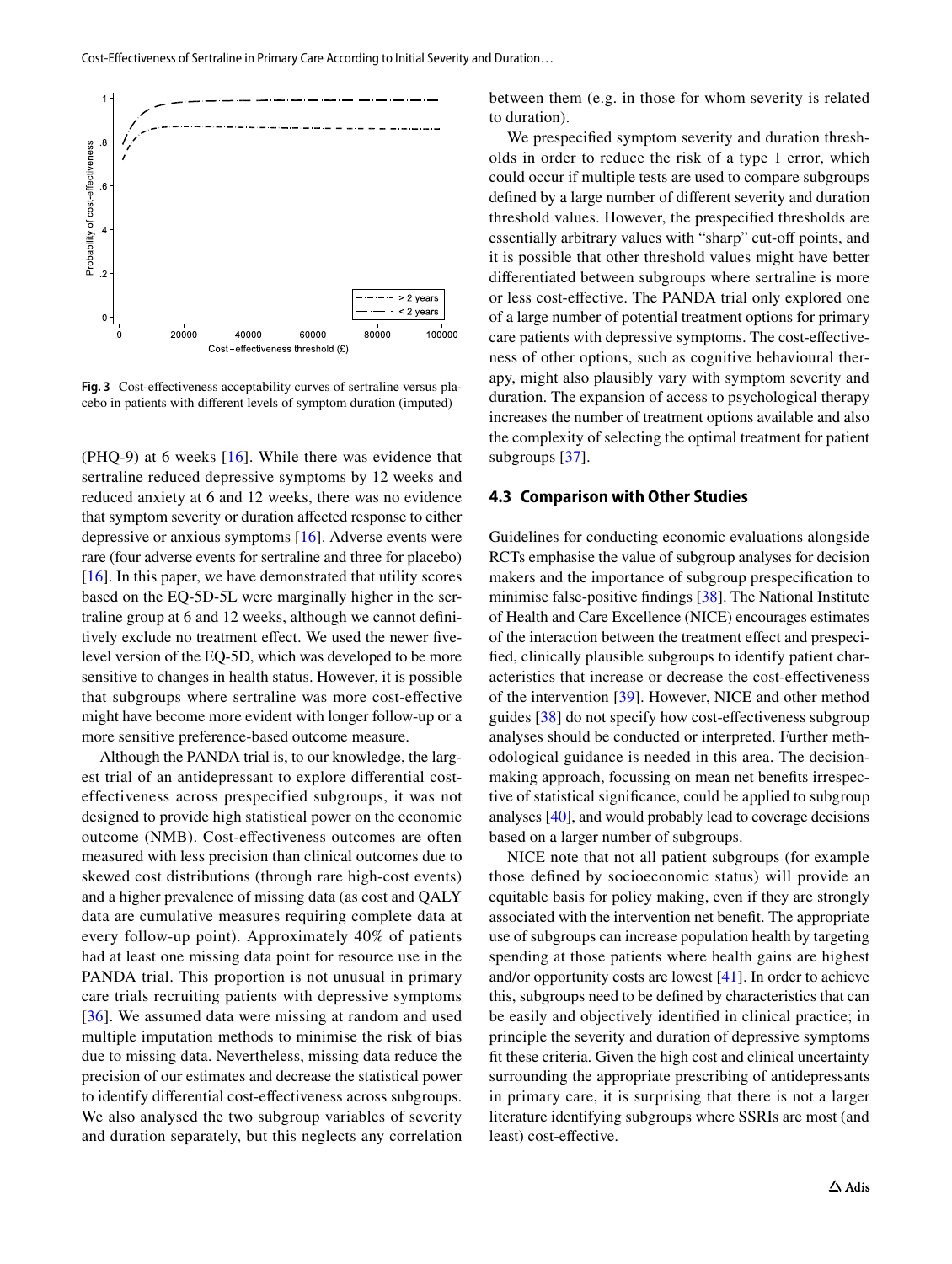Previous work based on the THREAD RCT explored how the cost-efectiveness of an SSRI and supportive care versus supportive care alone in primary care patients with new episodes of mild to moderate depression might vary by patient subgroup [[42](#page-11-8), [43](#page-11-9)]. That work identifed an association between previous episodes of depression and the costs and QALY outcomes of treatment. Based on a comparison of CEACs by subgroup, they concluded that having no previous episode of depression was associated with a higher probability of the SSRI being cost-efective. Our fndings, based on a larger sample size and a prespecifed hypothesis, provide limited support for this fnding. We found that while the incremental net beneft of sertraline was lower in patients with a longer duration of symptoms, the confidence intervals were wide and included zero (i.e. no interaction between duration and cost-efectiveness).

## **4.4 Implications for Practice and Research**

It remains plausible that the cost-efectiveness of SSRIs is related to the duration of symptoms, but our data do not provide sufficient evidence that a threshold symptom duration of 2 years could be used to target prescribing. Individual patient data meta-analysis of SSRI RCTs (e.g. PANDA and THREAD) with economic evaluations could increase the power to detect meaningful subgroups. In practice, though, the lack of homogeneity between these trials (for example the use of a placebo control and the method used to measure QALYs) may limit the viability of this approach. This could improve with increased data sharing and the adoption of core cost and outcome sets in future trials.

Our fndings demonstrate that sertraline is probably costefective relative to placebo on average across the broad range of depressive symptom severities included in the PANDA trial. However, individual treatment decisions must assess the potential benefts and harms of sertraline. Caution and careful treatment monitoring is particularly required in young adults, where evidence suggests an increased risk of suicidal ideation with SSRI use [[44](#page-11-10), [45\]](#page-11-11). There was insufficient evidence that the use of sertraline was differentially cost-efective in any of the three severity subgroups explored in the PANDA economic analysis.

The relatively small diferences in cost and outcomes observed between the sertraline and placebo groups will probably continue to make it difficult to identify subgroups where SSRI prescribing is markedly more cost-efective. Subgroup analyses based on economic evaluation may be more likely to be of value to policy makers in situations where the cost/efficacy/safety trade-offs are higher and where net beneft is more strongly associated with subgroup characteristics. In these cases, statistical power will be improved, although large sample sizes will still be required to identify interactions with baseline characteristics.

## **5 Conclusions**

There is currently insufficient evidence that the cost-effectiveness of sertraline difers between subgroups defned by symptom severity and duration. Given this, it is likely that clinical judgement and patient preferences will continue to play the predominant role in the initiation of SSRI prescribing.

**Acknowledgements** We thank staff in GP practices for their help with recruitment and the patients who participated. We thank colleagues who have contributed to the study through recruitment, administrative help and other advice. We have been supported by the following clinical research networks (CRNs): North Thames CRN, CRN North West London, CRN South London, North West Coast CRN, Greater Manchester CRN, West Midlands CRN, West of England CRN and Yorkshire and Humber CRN. We thank the wider PANDA team. We also acknowledge the support of the NIHR Biomedical Research Centre (BRC) at University Hospitals Bristol NHS Foundation Trust and the University of Bristol and the NIHR BRC at University College London Hospitals.

**Author Contributions** GL, RA, WH, TJP, NW, NJW, Anthony Ades, Rachel Churchill, Tim Croudace, Christopher Dowrick, Simon Gilbody, Tony Kendrick, David Kessler, Paul Lanham, Alice Malpass and Debbie Sharp were responsible for the original proposal and securing funding for the trial. GL as chief investigator and LD as trial manager had overall responsibility for the writing of the detailed protocol and the management of the study. PD and WH wrote the health economics analysis plan. CF did the main analyses with input from PD and WH. WH and CF wrote the initial draft of the report. All authors contributed to, and approved, the fnal publication.

 **Data Availability Statement** The datasets generated and analysed during the current study are available from the corresponding author (WH) on reasonable request. To gain access, researchers will need to sign a data access agreement with the study sponsor (University College London, London, UK).

## **Compliance with Ethical Standards**

**Funding** The study was funded by the UK National Institute for Health Research (NIHR). The PANDA trial is independent research commissioned by the NIHR Programme Grant for Applied Research (RP-PG-0610-10048). The views expressed in this publication are those of the author(s) and not necessarily those of the sponsor, NHS, NIHR or Department of Health. The funder had no role in the study design, data collection, data analysis, interpretation of data or writing of the report. PD acknowledges support from a Medical Research Council Skills Development Fellowship (MR/P014259/1). PD is a member of the MRC Integrative Epidemiology Unit at the University of Bristol, which is supported by the Medical Research Council and the University of Bristol (MC\_UU\_12013/1, MC\_UU\_12013/9). HT was supported by the National Institute for Health Research (NIHR) Biomedical Research Centre at University Hospitals Bristol NHS Foundation Trust and the University of Bristol and by the Medical Research Council Hubs for Trials Methodology Research Collaboration and innovation in Difficult and Complex randomised controlled Trials In Invasive procedures (ConDuCT-II) hub.

**Conflict of interest** GL reports grant income and income from being an expert witness. NJW reports a grant from Pfizer Ltd which part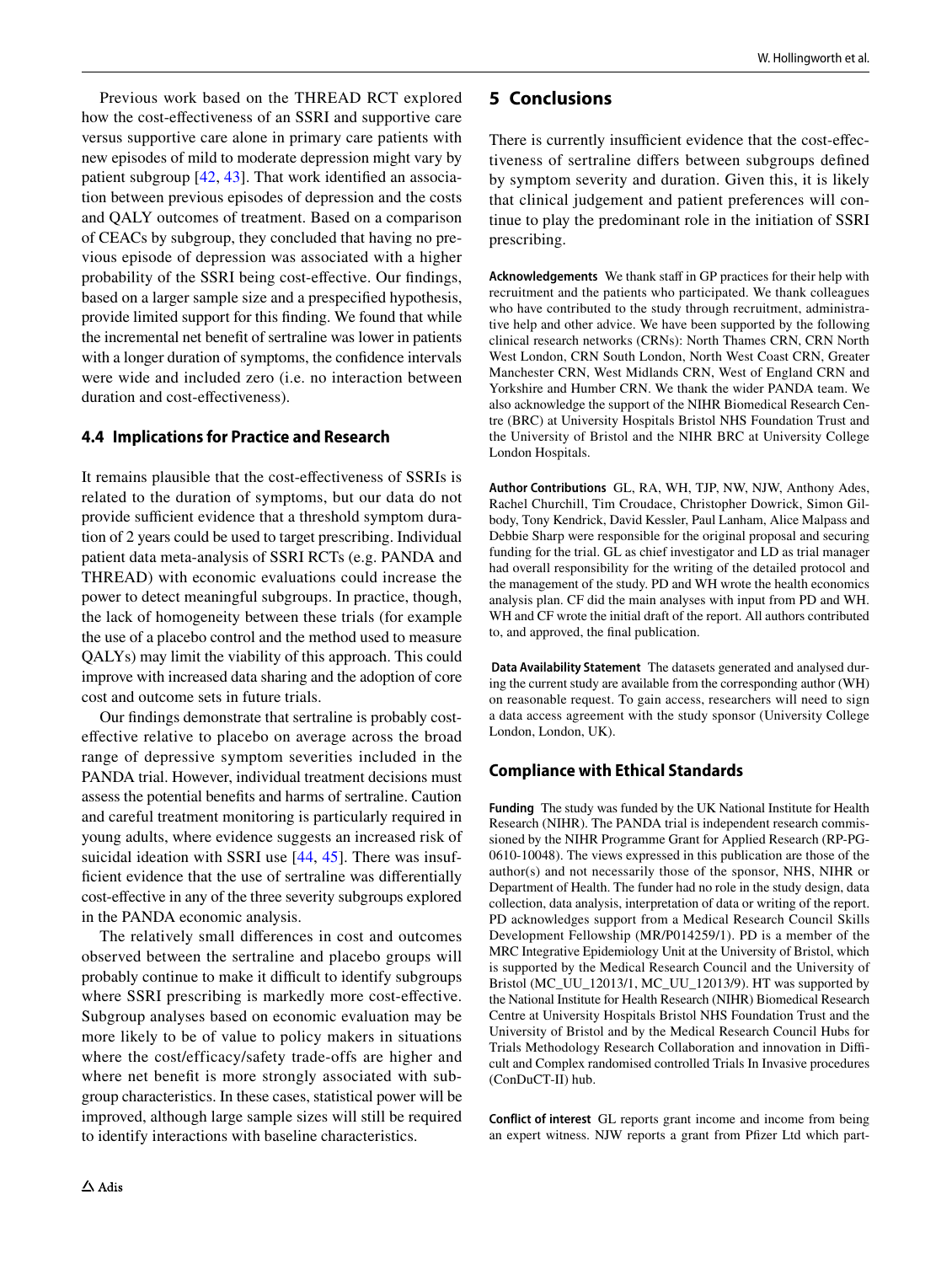funded a researcher on a methodology project using historical data in clinical areas unrelated to this work. HT reports personal fees for consultancy work from Pfizer, Novartis Pharma, Hoffman La-Roche, and Eli Lilly and Company, all outside this work. WH, CF, PD, LD, RA TP and NW report no confict of interest other than the NIHR funding described above.

**Ethical approval** The PANDA RCT was approved by NRES Committee East of England—Cambridge South, ref 13/EE/0418. All procedures performed in studies involving human participants were in accordance with the 1964 Helsinki Declaration and its later amendments or comparable ethical standards. Informed consent was obtained from all individual participants included in the study.

**Open Access** This article is distributed under the terms of the Creative Commons Attribution 4.0 International License [\(http://creativeco](http://creativecommons.org/licenses/by/4.0/) [mmons.org/licenses/by/4.0/](http://creativecommons.org/licenses/by/4.0/)), which permits unrestricted use, distribution, and reproduction in any medium, provided you give appropriate credit to the original author(s) and the source, provide a link to the Creative Commons license, and indicate if changes were made.

## **References**

- <span id="page-10-0"></span>1. WHO. Depression and other common mental disorders: global health estimates. Geneva: World Health Organization; 2017.
- <span id="page-10-1"></span>2. Global, regional, and national disability-adjusted life-years (DALYs) for 315 diseases and injuries and healthy life expectancy (HALE), 1990–2015: a systematic analysis for the Global Burden of Disease Study 2015. Lancet 2016;388(10053):1603–1658.
- <span id="page-10-7"></span>3. Cipriani A, et al. Comparative efficacy and acceptability of 21 antidepressant drugs for the acute treatment of adults with major depressive disorder: a systematic review and network meta-analysis. Lancet. 2018;391(10128):1357–66.
- <span id="page-10-8"></span>4. Health and Social Care Information Centre, NHS Digital. Prescription cost analysis—England, 2016. Leeds: NHS Digital; 2017.
- <span id="page-10-9"></span>5. Kendrick T, et al. Management of depression in UK general practice in relation to scores on depression severity questionnaires: analysis of medical record data. BMJ. 2009;338:b750.
- <span id="page-10-10"></span>6. NICE. Depression in adults: recognition and management. London: National Institute for Health and Care Excellence; 2009.
- <span id="page-10-11"></span>7. Cameron IM, et al. Measuring depression severity in general practice: discriminatory performance of the PHQ-9, HADS-D, and BDI-II. Br J Gen Pract. 2011;61(588):e419–26.
- <span id="page-10-12"></span>8. Simon GE, et al. Antidepressants are not overprescribed for mild depression. J Clin Psychiatry. 2015;76(12):1627–32.
- <span id="page-10-13"></span>9. Barbui C, et al. Efficacy of antidepressants and benzodiazepines in minor depression: systematic review and meta-analysis. Br J Psychiatry. 2011;198(1):11-6 **(sup. 1)**.
- <span id="page-10-14"></span>10. Furukawa TA, et al. Initial severity of major depression and efficacy of new generation antidepressants: individual participant data meta-analysis. Acta Psychiatr Scand. 2018;137(6):450–8.
- 11. Gibbons RD, et al. Benefts from antidepressants: synthesis of 6-week patient-level outcomes from double-blind placebo-controlled randomized trials of fuoxetine and venlafaxine. Arch Gen Psychiatry. 2012;69(6):572–9.
- 12. Khan A, et al. Severity of depression and response to antidepressants and placebo: an analysis of the Food and Drug Administration database. J Clin Psychopharmacol. 2002;22(1):40–5.
- 13. Kirsch I, et al. Initial severity and antidepressant benefts: a metaanalysis of data submitted to the Food and Drug Administration. PLoS Med. 2008;5(2):e45.
- <span id="page-10-15"></span>14. Rabinowitz J, et al. Initial depression severity and response to antidepressants v. placebo: patient-level data analysis from 34 randomised controlled trials. Br J Psychiatry. 2016;209(5):427–8.
- <span id="page-10-16"></span>15. de Lima MS, Hotoph M, Wessely S. The efficacy of drug treatments for dysthymia: a systematic review and meta-analysis. Psychol Med. 1999;29(6):1273–89.
- <span id="page-10-2"></span>16. Lewis G, et al. The clinical efectiveness of sertraline in primary care and the role of depression severity and duration (PANDA): a pragmatic, double-blind, placebo-controlled randomised trial. Lancet Psychiatry. 2019;6(11):903–14.
- <span id="page-10-3"></span>17. Salaminios G, et al. A randomised controlled trial assessing the severity and duration of depressive symptoms associated with a clinically signifcant response to sertraline versus placebo, in people presenting to primary care with depression (PANDA trial): study protocol for a randomised controlled trial. Trials. 2017;18(1):496.
- <span id="page-10-4"></span>18. BNF. Sertraline. 2019. [https://bnf.nice.org.uk/medicinal-forms/](https://bnf.nice.org.uk/medicinal-forms/sertraline.html) [sertraline.html](https://bnf.nice.org.uk/medicinal-forms/sertraline.html). Accessed 13 Nov 2019.
- <span id="page-10-5"></span>19. University of Bristol. The PANDA Study: severity and duration of depressive symptoms associated with response to sertraline versus placebo. 2018. [http://discovery.ucl.ac.uk/10041250/1/PANDA](http://discovery.ucl.ac.uk/10041250/1/PANDA%20HEAP%20020118.pdf) [%20HEAP%20020118.pdf.](http://discovery.ucl.ac.uk/10041250/1/PANDA%20HEAP%20020118.pdf) Accessed 13 Nov 2019.
- <span id="page-10-6"></span>20. Herdman M, et al. Development and preliminary testing of the new fve-level version of EQ-5D (EQ-5D-5L). Qual Life Res. 2011;20(10):1727–36.
- <span id="page-10-17"></span>21. van Hout B, et al. Interim scoring for the EQ-5D-5L: mapping the EQ-5D-5L to EQ-5D-3L value sets. Value Health. 2012;15(5):708–15.
- <span id="page-10-18"></span>22. Manca A, Hawkins N, Sculpher MJ. Estimating mean QALYs in trial-based cost-efectiveness analysis: the importance of controlling for baseline utility. Health Econ. 2005;14(5):487–96.
- <span id="page-10-19"></span>23. BNF. British National Formulary. 2019. <https://bnf.nice.org.uk/>. Accessed 13 Nov 2019.
- <span id="page-10-20"></span>24. Curtis L, Burns A. Unit costs of health and social care 2017. Canterbury: Personal Social Services Research Unit, University of Kent; 2017.
- <span id="page-10-21"></span>25. Department of Health. NHS reference costs. London: Department of Health; 2018.
- <span id="page-10-22"></span>26. ONS. Office for National Statistics. Annual survey of hours and earnings pension tables statistical bulletins. 2018. [http://www.ons.](http://www.ons.gov.uk/employmentandlabourmarket/peopleinwork/workplacepensions/bulletins/annualsurveyofhoursandearningspensiontables/previousReleases) [gov.uk/employmentandlabourmarket/peopleinwork/workplacep](http://www.ons.gov.uk/employmentandlabourmarket/peopleinwork/workplacepensions/bulletins/annualsurveyofhoursandearningspensiontables/previousReleases) [ensions/bulletins/annualsurveyofhoursandearningspensiontables/](http://www.ons.gov.uk/employmentandlabourmarket/peopleinwork/workplacepensions/bulletins/annualsurveyofhoursandearningspensiontables/previousReleases) [previousReleases.](http://www.ons.gov.uk/employmentandlabourmarket/peopleinwork/workplacepensions/bulletins/annualsurveyofhoursandearningspensiontables/previousReleases) Accessed 13 Nov 2019.
- <span id="page-10-23"></span>27. Zethraeus N, et al. Advantages of using the net-beneft approach for analysing uncertainty in economic evaluation studies. Pharmacoeconomics. 2003;21(1):39–48.
- <span id="page-10-24"></span>28. Faria R, et al. A guide to handling missing data in cost-efectiveness analysis conducted within randomised controlled trials. Pharmacoeconomics. 2014;32(12):1157–70.
- <span id="page-10-25"></span>29. Sterne JA, et al. Multiple imputation for missing data in epidemiological and clinical research: potential and pitfalls. BMJ. 2009;338:b2393.
- <span id="page-10-26"></span>30. White IR, Royston P, Wood AM. Multiple imputation using chained equations: issues and guidance for practice. Stat Med. 2011;30(4):377–99.
- <span id="page-10-27"></span>31. Hoch JS, Briggs AH, Willan AR. Something old, something new, something borrowed, something blue: a framework for the marriage of health econometrics and cost-efectiveness analysis. Health Econ. 2002;11(5):415–30.
- <span id="page-10-28"></span>32. Lewis G, et al. Measuring psychiatric disorder in the community: a standardized assessment for use by lay interviewers. Psychol Med. 1992;22(2):465–86.
- <span id="page-10-29"></span>33. Fenwick E, O'Brien BJ, Briggs A. Cost-efectiveness acceptability curves—facts, fallacies and frequently asked questions. Health Econ. 2004;13(5):405–15.